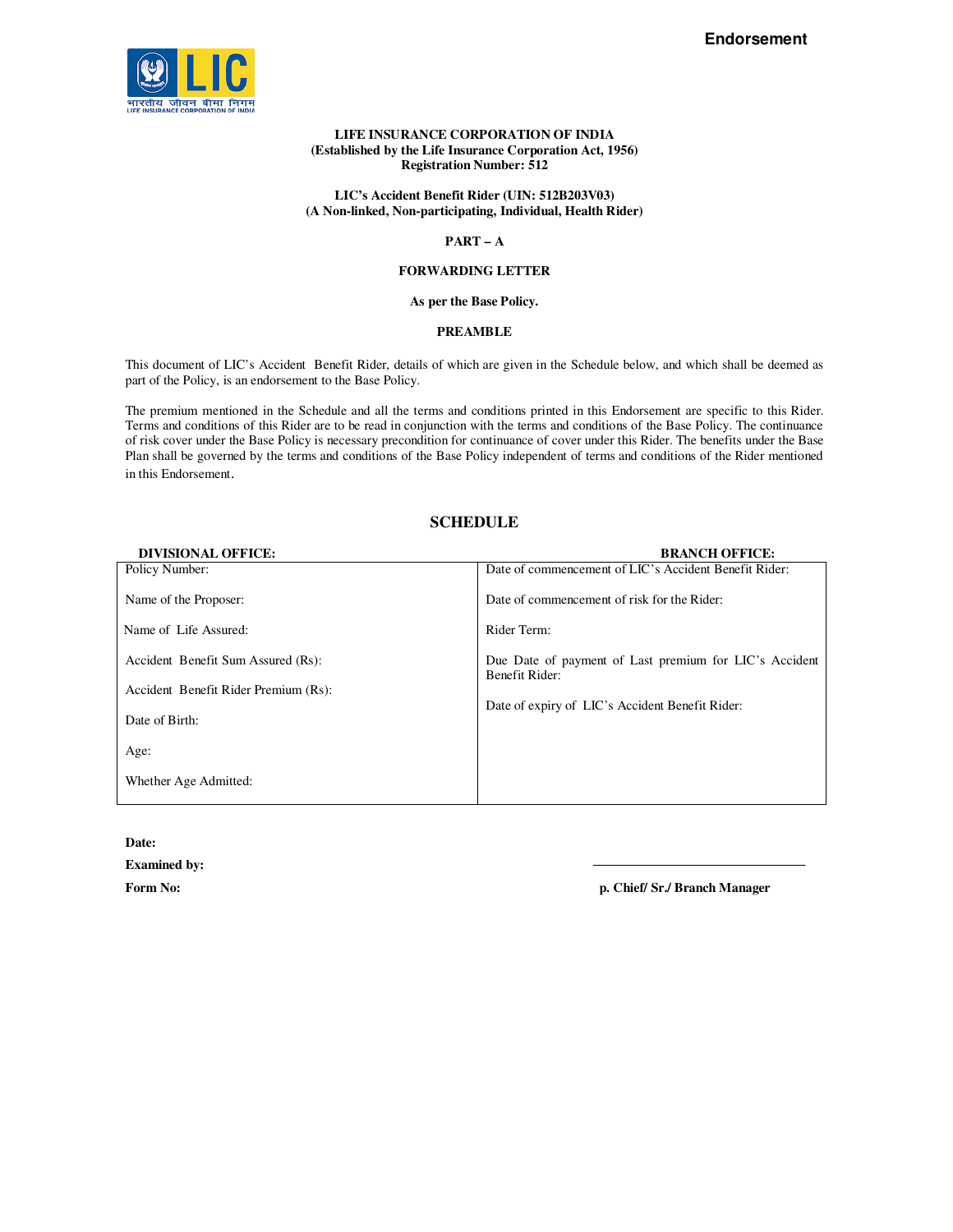## **PART – B: DEFINITIONS**

The definitions of terms/words used in this Rider Document are as under:

- 1. **Accident** is a sudden, unforeseen and involuntary event caused by external, violent and visible means.
- 2. **Age** is the age nearer birthday of the Life Assured at the time of commencement of this Rider except for age 18 yrs for which the age is in completed year.
- 3. **Base Policy** refers to the Policy to which this Rider Document is attached.
- 4. **Date of commencement of LIC's Accident Benefit Rider** is the start date of this Rider.<br>5. **Date of commencement of risk for Rider** is the date on which the Corporation accepts to
- **Date of commencement of risk for Rider** is the date on which the Corporation accepts the risk for insurance (cover) for the Base Policy along with this Rider as evidenced in the Schedule of the Rider.
- 6. **Life Assured** is the person on whose life the insurance cover has been accepted for the Base Policy along with this Rider.
- **Policyholder** is the legal owner of this policy.
- 8. **Proposer** is a person who proposes the life insurance proposal for the Base Policy along with this Rider.
- 9. **Rider** is an additional cover which can be opted for along with Base Policy.
- 10. **Rider Term** is the period, in years, as chosen by the policyholder and mentioned in the Schedule, commencing from the Date of commencement till the Date of expiry of LIC's Accident Benefit Rider.
- 11. **Schedule** is the part of this Rider document that gives the specific details of your Rider.
- 12. **Accident Benefit Rider Premium** is the premium payable by the policyholder along with the premium under Base Policy towards the additional cover/benefit opted under the Rider, if opted.
- 13. **Accident Benefit Sum Assured** means the amount specified in the Schedule as opted by the Policyholder at the time of taking therider.

**Note:** For definitions of other terms/words used anywhere in this endorsement, the definitions given in the Base Policy may be referred to.

# **PART – C: BENEFITS**

1. The following benefits are payable under an in-force Rider:

#### **A. Death Benefit:**

If the Life assured is involved in an accident at any time when this Rider is in-force and such injury shall within 180 days of its occurrence solely, directly and independently of all other causes result in death of the Life Assured and the same is proved to the satisfaction of the Corporation, a sum equal to the Accident Benefit Sum Assured shall be payable under this Rider subject to the following:

- i) The Rider shall have to be in-force at the time of accident (i.e. all due premiums should have been paid as on the date of accident).
- ii) Conditions and Restrictions mentioned in Condition 4 of Part C of this Endorsement.
- **B. Maturity Benefit:** No maturity benefit is payable under this Rider.

#### 2. **Payment of Premium:**

- (a) The Accident Benefit Rider premium, including taxes as applicable from time to time, is payable only along with the premium for the Base Policy and cannot be paid separately.
- (b) In case of accident under an in-force policy, wherein all the premiums due till the date of accident have been paid and subsequent premiums till date of death for admissible death claim have not been paid, in such a case premium(s) in respect of this Rider falling due on or after the date of accident till the policy anniversary following the date of death shall be deducted from the Death Benefit payable under this Rider.
- (c) The additional premium paid in respect of this Rider shall not be taken into account for determination of Death Benefit of the Base Policy and in calculating the surrender value of the Base Policy.
- 3. **Grace Period:** As per Base Policy

#### 4. **Conditions and Restrictions:**

- A. An Accident for the purpose of this policy is as defined in Part B of this Endorsement.
- B. This Rider will not be available under the policy on the life of minors, during minority of the Life Assured. However, Accident Benefit will be available from the policy anniversary following completion of age 18 years on receipt of specific request and payment of additional premium, if found eligible for Accident Benefit as per the rules of the Corporation.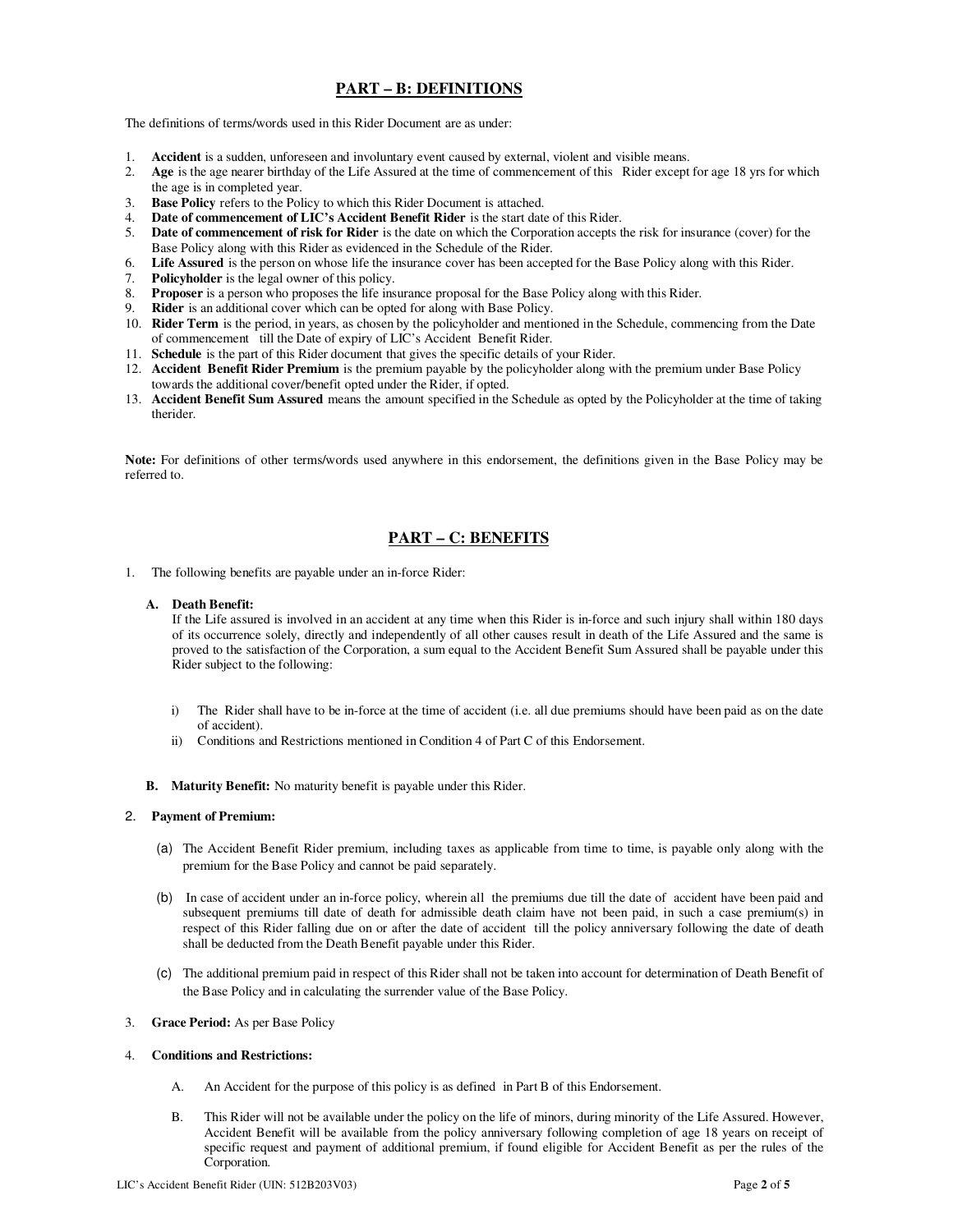- C. Subject to stated above, under an in-force policy the LIC's Accidental Benefit Rider can be opted for, by payment of additional premium, at any time within the premium paying term of the Base Policy provided the outstanding premium paying term of the Base Policy as well as Rider is atleast five years but before the policy anniversary on which the age nearer birthday of Life Assured is 65 years. The benefit covered under this rider will be available during the outstanding premium paying term of the Base Policy or upto the policy anniversary on which the age nearer birthday of the Life Assured is 70 years, whichever is earlier, provided the policy is in-force on date of accident.
- D. The additional premium for this benefit will not be required to be paid after all premiums under the Base Policy have been paid or on and after the policy anniversary on which the age nearer birthday of the Life Assured is 70 years, whichever is earlier. However, the premium under the Base Policy shall continue to be paid beyond age 70 years till the end of policy term, wherever applicable. In case, if premium for Accident benefit cover is paid beyond the stipulated period, then same will be refunded without interest with claim amount payable under the policy.
- E. The maximum aggregate limit of Accident Benefit cover shall be as under:

#### **(i) For LIC's Jeevan Shiromani with minimum Basic Sum Assured of Rs. 100 lakhs**

The maximum aggregate limit of assurance under all policies including policies with in-built Accident Benefit taken with Life Insurance Corporation of India under individual policies as well as group policies on the same life to which following benefits apply shall not in any event exceed Rs.200 lakhs of Accident Benefit Sum Assured (including LIC's Jeevan Shiromani). If there be more policies than one and if the total Accident Benefit Sum Assured exceeds Rs. 200 lakhs (including a minimum of 100 lakhs under LIC's Jeevan Shiromani) the benefits shall apply to the first Rs. 200 lakhs Accident Benefit Sum Assured in order of date of policies issued.

#### **(ii) For all other plans (excluding LIC's Jeevan Shiromani):**

The maximum aggregate limit of assurance under all policies including policies with in-built Accident Benefit taken with Life Insurance Corporation of India under individual policies as well as group policies on the same life to which following benefits apply shall not in any event exceed Rs.100 lakhs of Accident Benefit Sum Assured. If there be more policies than one and if the total Accident Benefit Sum Assured exceeds Rs. 100 lakhs, the benefits shall apply to the first Rs. 100 lakhs Accident Benefit Sum Assured in order of date of policies issued.

In any case, the maximum Accident Benefit cover offered to an individual including the policies taken under Condition 4.E.(i) above, will not exceed Rs. 200 lakhs.

F. Exclusions:

 The Corporation shall not be liable to pay the benefits as specified in Condition 1.A of Part C above, if the death of the Life Assured shall:

- (i) be caused by intentional self injury, attempted suicide, insanity or immorality or whilst the Life Assured is under the influence or consumption of intoxicating liquor, narcotic or drug (unless prescribed by doctor as a part of treatment); or
- (ii) be caused by injuries resulting from taking any part in riots, civil commotion, rebellion, war (whether war be declared or not), invasion, hunting, mountaineering, steeple chasing, racing of any kind, paragliding or parachuting, taking part in adventurous sports; or
- (iii) result from the Life Assured committing any criminal act with criminal intent; or
- (iv) a) arise from employment of the Life Assured in the armed forces or military service. This exclusion is not applicable if the Life Assured was involved in an accident when he is not on duty or was involved in any rescue operations while combating natural calamities in our country; or
	- b) arise from being engaged in police duty (which excludes administrative assignments) in any police organization other than paramilitary forces. This exclusion is not applicable where the option to cover Accident Benefit arising on accident while engaged in police duty, has been chosen; or
- (v) occur after 180 days from the date of accident of the Life Assured.

## **PART – D: CONDITIONS RELATED TO SERVICING ASPECTS**

- **1. Proof of Age:** Same as mentioned under the Base Policy.
- **2. Forfeiture and Non-forfeiture Regulations: Forfeiture in Certain Other Events:** Same as mentioned under the Base Policy.

**Non-forfeiture Regulations**: These provisions do not apply to this Rider as it does not acquire any paid up value and the Rider benefit ceases to apply, if Base Policy is in lapsed condition.

**3. Revival of lapsed Policies:** The revival of the Rider will be considered along with the revival of the Base Policy and shall be revived in accordance with the Underwriting policy of the Corporation. The terms and conditions are as mentioned under "Revival of Lapsed Policies" in Part D of the Base Policy Document.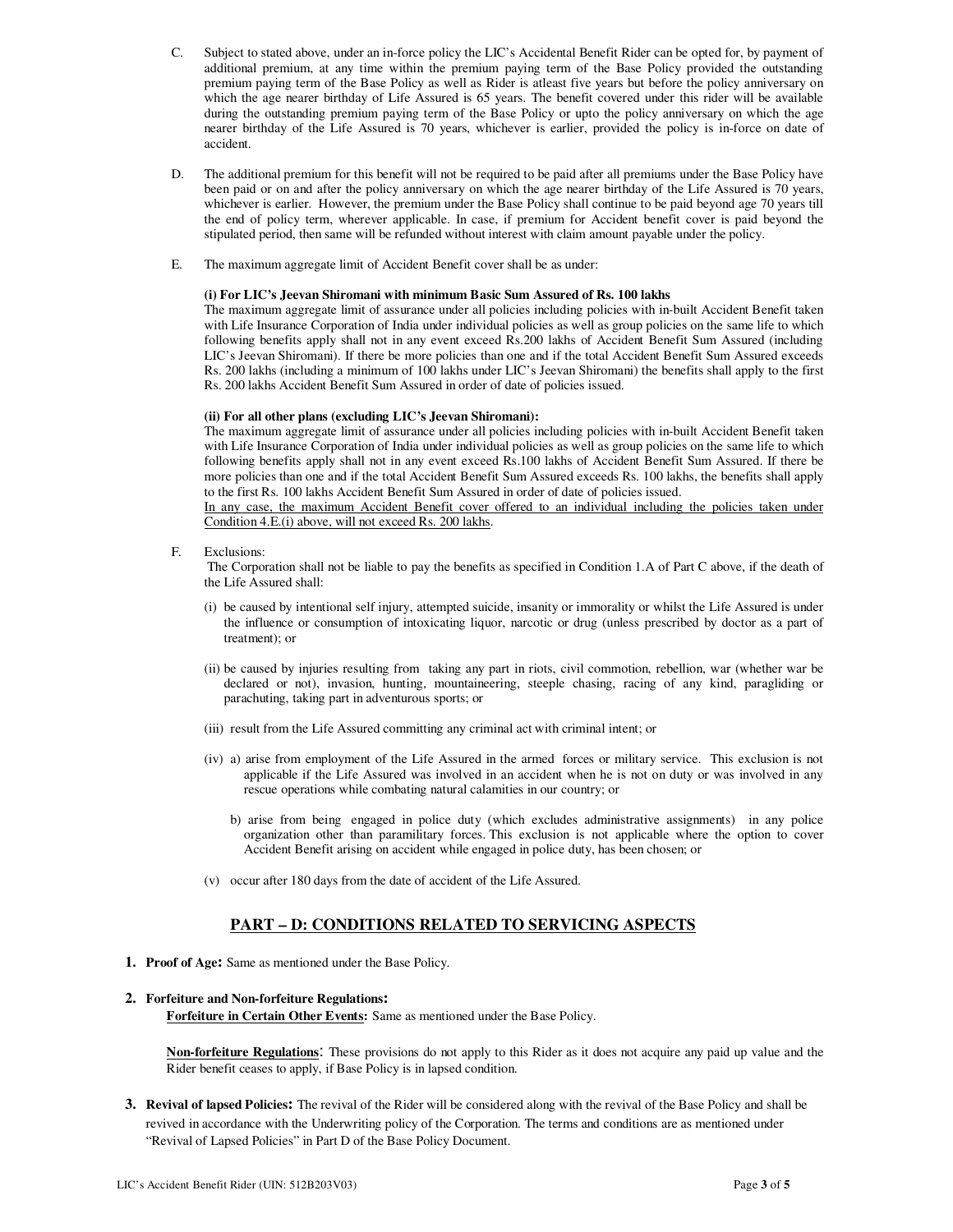#### **4. Surrender Value:** No surrender value will be available under this Rider.

**5. Loan:** No loan will be granted under this Rider

#### **6. Termination of LIC's Accident Benefit Rider:**

The cover under LIC's Accident Benefit Rider will terminate on the earliest of:

- a) On death of the Life Assured.
- b) The date of expiry of the LIC's Accident Benefit Rider (as mentioned in the Schedule).
- c) The date on which the Base Policy to which the Rider is attached terminates or is converted into a paid up policy.
- d) On payment of Free Look cancellation amount for this Rider.

#### **7. Free Look period:**

During the Free Look period, if the policyholder is not satisfied with the "Terms and Conditions" of the Rider, the Rider Endorsement along with the Base Policy may be returned to the Corporation within 15 days (30 days if the policy is purchased online) from the date of receipt of the policy stating the reason of objections. On receipt of the same the Corporation shall cancel the Rider and return the amount of premium deposited for this Rider after deducting the **proportionate risk premium (for this Rider) for the period of cover, charges for medical examination, special reports, if any, on account of Rider inclusion and stamp duty charges.**

## **PART E**

## **Not Applicable.**

## **PART – F: OTHER TERMS AND CONDITIONS**

**1. Assignments and Nominations:** Same as mentioned under the Base Policy.

### **2. Tax:**

Statutory Taxes, if any, imposed on such insurance Riders by the Government of India or any other Constitutional Tax Authority of India shall be as per the Tax laws and the rate of tax as applicable from time to time.

The amount of applicable taxes payable as per the prevailing rates, shall be payable by the policyholder on premiums including extra premiums, which shall be collected separately over and above in addition to the premiums payable by the policyholder. The amount of Tax paid shall not be considered for the calculation of benefits payable under the Rider.

#### **3. Normal requirements for accidental claim:**

In addition to the Claim provisions as stated in the Base Policy, for considering accidental death claim, the applicable statements from the following list may be called to ascertain circumstances under which death took place:-

- 1) A certified copy of first information report (FIR).
- 2) A certified copy of police inquest report.
- 3) Copy of panchanama.
- 4) Post mortem report to know the probable cause of death. If viscera is preserved in post mortem, then chemical analyzer report to know the contents i.e. whether life assured has consumed liquor, drugs, narcotics or poison.
- 5) News paper cuttings where accident is reported.
- 6) If death is due to vehicle accident, then copy of driving licence, if life assured was driving the vehicle.
- 7) Sub-divisional magistrate final verdict about death- this will give classification of death as 'natural/suicide/accidental'
- 8) When accident is not reported to police authorities, like death due to dog or snake bite, then alternate proofs such as statement of eye witness, affidavit of gramsevak or govt. officials, our own enquiry report, attending physician or hospital reports may be sufficient.
- 9) Hospital treatment records, etc.

Within 90 days from the date of death, intimation of death along with death certificate must be notified in writing to the office of the Corporation where the policy is serviced for any claims to be admissible. However, delay in intimation of the genuine claim by the claimant may be condoned by the Corporation on merit and where delay is proved to be for the reasons beyond his/her control.

The Corporation reserves the right to call for any additional requirement for the assessment of Rider claim.

#### **4. Legislative Changes:**

The Terms and Conditions including the premiums and benefits payable under this Rider are subject to variation in accordance with the relevant Legislation & Regulations.